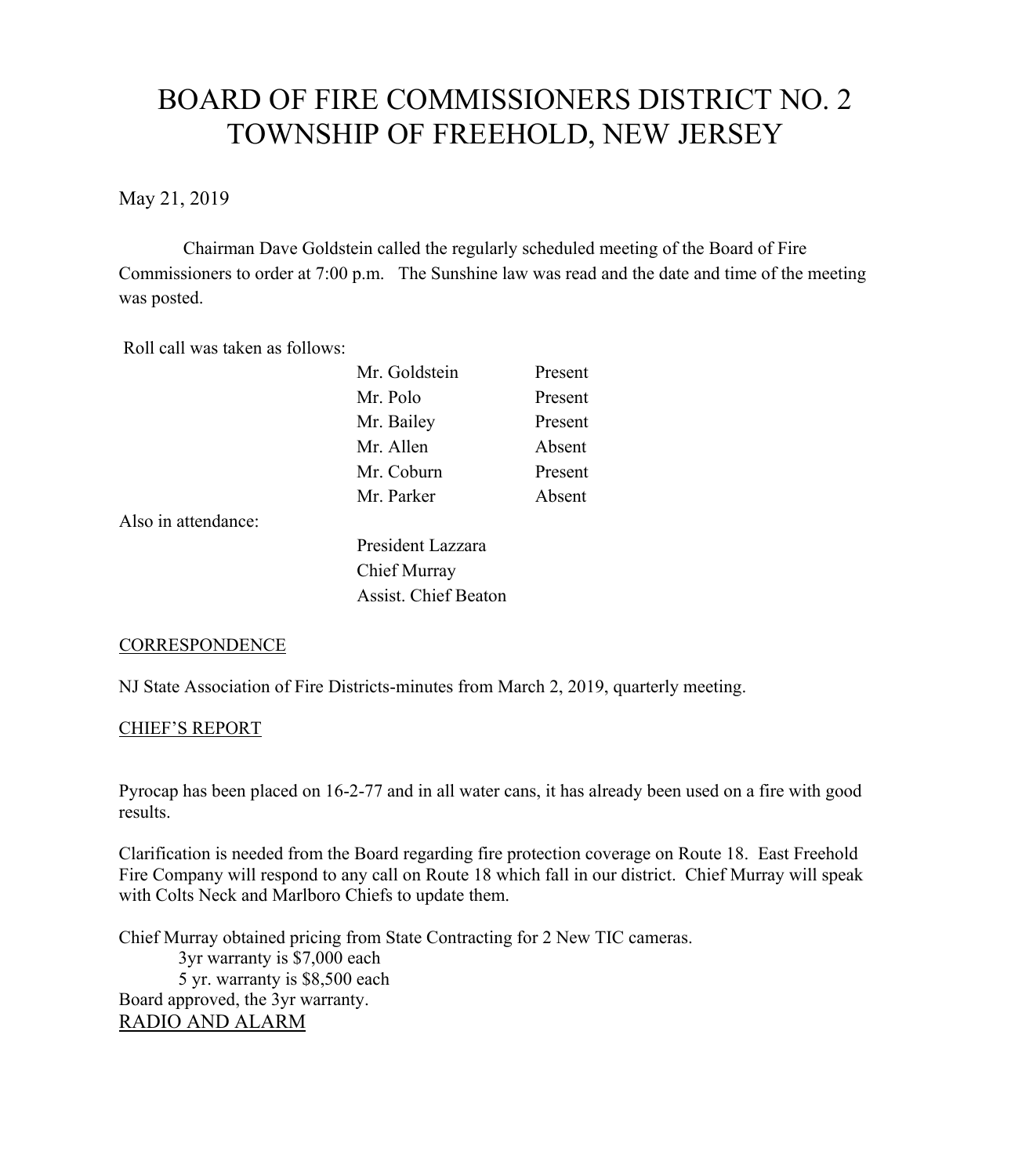Handheld radios have been given to the County for programming.

# **BUILDINGS**

Environmental project is beginning in June.

## **INSURANCE**

Mr. Goldstein needs all points report signed by the Chief by June 30.

# MAINTENANCE

'77 water leak is fixed

'75 switched valve and needs Freon.

'90 will need new tires by the end of the summer.

Hose testing report is done and was given to Assistant Chief Beaton. The following hose needs to be ordered:

1,000 feet of 5 inch 200 feet of  $2\frac{1}{2}$  inch 200 feet of 3 inch 200 feet blue hose 200 feet green hose

# OLD BUSINESS

Truck Committee met with Jeff Gaskins the spec writer and will have a spec report shortly.

# NEW BUSINESS

Nothing at this time.

# TREASURER

1<sup>st</sup> Quarter payment from Freehold Township in the amount \$222,330.50